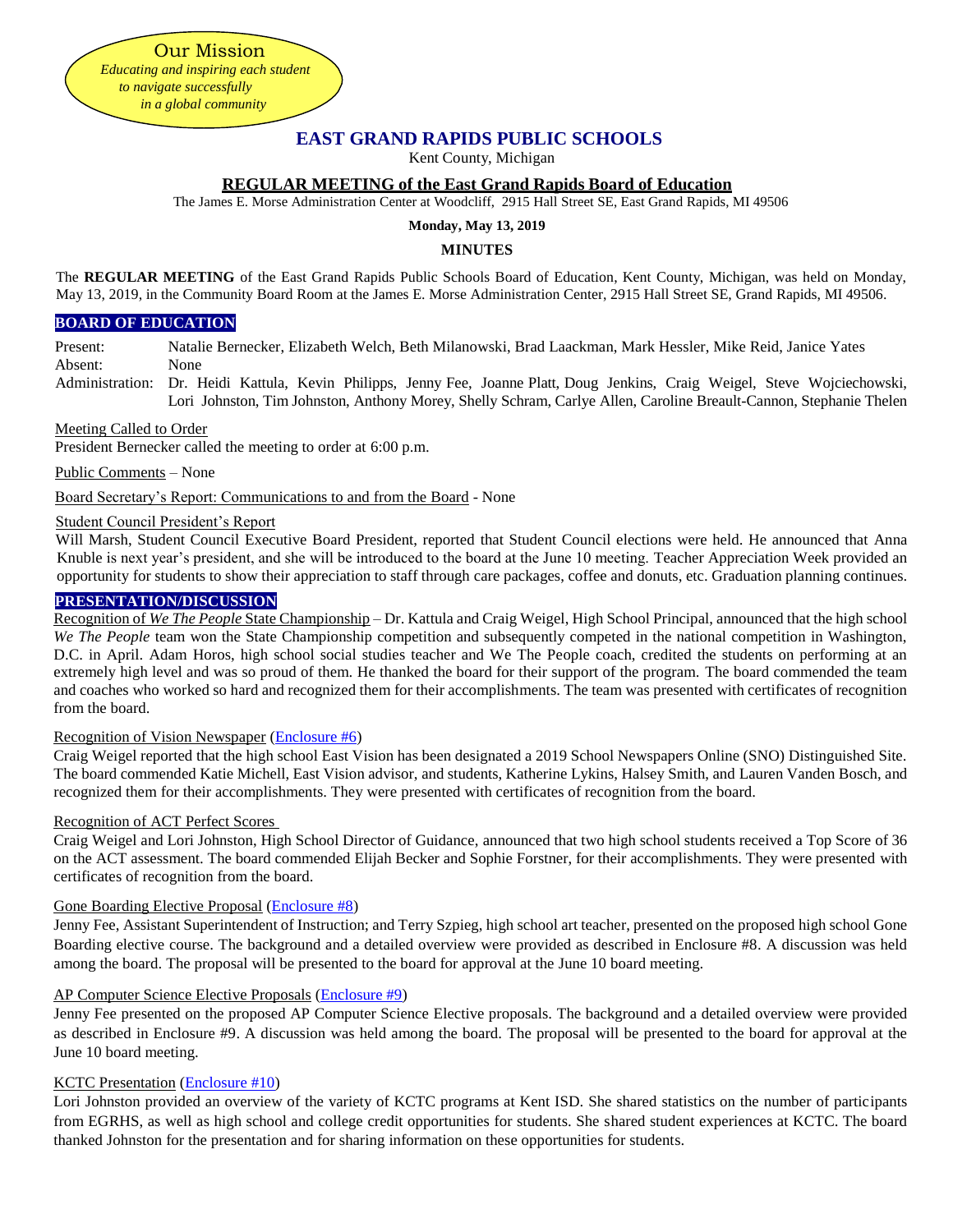BOARD OF EDUCATION May 13, 2019 Page 2

## First Read of Board Policies [\(Enclosure #11\)](https://drive.google.com/file/d/1pASteeAMeuf4aFwAMRwrGvhoHt5E-Qy_/view?usp=sharing)

Dr. Kattula presented the policies that were reviewed by the Policy Review Committee. A discussion was held among the board and these policies will be presented for approval at the June 10 board meeting.

## **ACTION ITEMS - CONSENT AGENDA**

Background: In order to save time during the meeting, we are using a Consent Agenda. Items in the Consent Agenda include those that are routine or have been previously discussed by the Board of Education. Any board member may request to have any item removed for a separate discussion and vote.

Recommendation: Motion to approve the items in the Consent Agenda Numbers 12-16.

Approval of Minutes of REGULAR Meeting of 04/15/2019 [\(Enclosure #12\)](https://drive.google.com/file/d/1oZtX6D-EtVBnoqyMU7BR1qcSS_4zIhlM/view?usp=sharing) Approval of Minutes of SPECIAL Meeting of 04/16/2019 [\(Enclosure #13\)](https://drive.google.com/file/d/1oat_z8K6dZvfDI7vlvO3cj7x6qb3VDpU/view?usp=sharing) Approval of Minutes of SPECIAL Meeting of 04/30/2019 [\(Enclosure #14\)](https://drive.google.com/file/d/1odMTaGPSqv7Ajqd-Wkl1I4bieE_MIZNL/view?usp=sharing) Approval of Minutes of SPECIAL Meeting of 05/08/2019 [\(Enclosure #15\)](https://drive.google.com/file/d/1pRGCjVNACs69sLi_QJA8iEWlsFFWmqTa/view?usp=sharing) Approval of Payment of Bills – April 2019 [\(Enclosure #16\)](https://drive.google.com/file/d/1oGWfOklu5lfER39gO3yhQgrVHhmDwHL7/view?usp=sharing)

Member Laackman moved to approve Consent Agenda items 12-16. Member Milanowski seconded the motion. Motion passed 7-0.

## **OTHER ACTION ITEMS**

#### Resolution of Kent ISD School Board Election [\(Enclosure #17\)](https://drive.google.com/file/d/1o0E4PgMq9oufJOvgSs8Nw97xBqqV97gf/view?usp=sharing)

President Bernecker explained that, under Section 614(2) of the Revised School Code, the board adopts the resolution of the Kent ISD School Board Election for the purpose of designating a voting delegate and alternate from each constituent district as described in Enclosure #17.

President Bernecker moved to pass a resolution designating Steve Wojciechowski as its representative, and Shelly Schram as an alternate representative, for the electoral body of the Kent Intermediate School District School Board, which body will elect three candidates to the vacancies on the Kent ISD School Board on Monday, June 3, 2019. Member Hesslerseconded the motion. Motion passed 7-0.

President Bernecker shared the names of the candidates running for the Kent ISD School Board, and moved to select three candidates, David Drake to 6-year term (2019-2025), Bill Joseph to 6-year term (2019-2025), and Eric-John Szczepaniak to partial term (2019-2021), that the EGRPS school board will elect to the vacancies on the Kent ISD School Board on June 3, 2019. Member Laackman seconded the motion. Motion passed 7-0.

## Approval of KISD Budget for 2019-2020 – Kevin Philipps [\(Enclosure #18\)](https://drive.google.com/file/d/1dkhVk8LlnUEphzIH43cPBppAHVJjhMxk/view?usp=sharing)

Background: The State of Michigan requires that local school boards review their ISD's proposed budget and act in support or nonsupport of the budget. The Finance Committee has discussed the KISD 2019-2020 budget and recommends support.

Member Milanowski moved to approve the KISD Budget for 2019-2020 as presented. Member Welch seconded the motion. A discussion was held among the board. Motion passed 7-0.

Member Milanowski left at 7:37 p.m.

## Approval of the Superintendent's Evaluation and Contract Extension

President Bernecker reported that the board complied with the state mandate to conduct the annual evaluation of Dr. Kattula on April 16, and April 30, 2019, utilizing the MASB evaluation rubric. After a very thorough review of Dr. Kattula's progress versus goals collaboratively established and adopted with the Board of Education as presented, the board deemed Dr. Kattula to be highly effective. The board commended Dr. Kattula on her leadership and accomplishments in her first year as superintendent of EGRPS. A discussion was held among the board. The board is recommending to extend Dr. Kattula's contract by one year to June 30, 2022.

President Bernecker moved to approve the Superintendent's Evaluation and extend her contract by one year to June 30, 2022. Member Hessler seconded the motion. Motion passed 6-0.

#### Approval of Resolution in Support of Adequately Funding Michigan Schools [\(Enclosure #20\)](https://drive.google.com/file/d/1ewOD2445GOZwGgqmrCrY7YeuYUgZjHLt/view?usp=sharing)

President Bernecker reported that the School Finance Research Collaborative (SFRC) conducted an adequacy study to provide lawmakers and the public with the best, most accurate and reliable information on what it truly costs to educate ALL Michigan students. The SFRC report and other research clearly demonstrate the need to increase funding for our schools and target education funding more effectively. It is recommended that the East Grand Rapids Public Schools approve the resolution as presented in Enclosure #20 and calls upon the Michigan Legislature to fulfill its commitment to maintain and support a system of free public elementary and secondary schools with the resources recommended in the SFRC report to enable each child to achieve proficiency on Michigan standards.

Member Laackman moved to approve the resolution as presented in Enclosure #20. A discussion was held among the board. Member Yates seconded the motion. Motion passed 6-0.